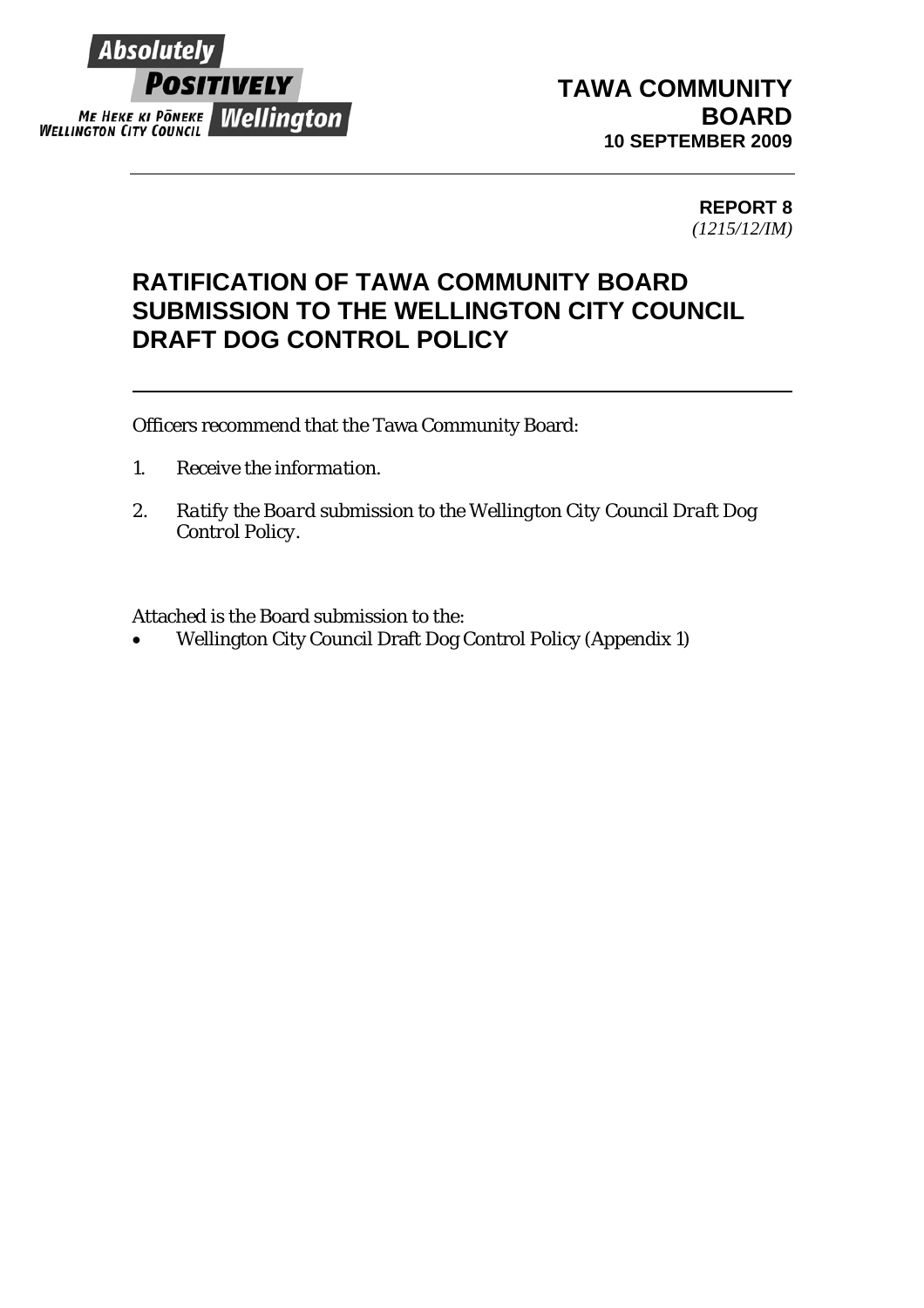# **APPENDIX 1**

## **Submission Tawa Community Board – 6 August 2009**

#### **The Tawa Community Board (TCB) Submission on Draft Dog Policy**

The Council has clarified in the background information to this policy that the following matters have been considered:

- The exercise and recreation needs of dogs and their owners
- The need to minimize dangers, distress an nuisance to the community
- The need to avoid the danger of uncontrolled dogs in public places
- The importance of enabling the public to use streets and public amenities without fear of attack or intimidation by dogs.

We accept that the majority of dog owners are aware of their obligations under this bylaw and understand the reasons for it.

It is also noted that 92% of Wellington householders are not dog owners.

It is accepted that where a park is used (seasonally) for sports it is not appropriate for free use of dogs during that time. Arthur Carmen Park in Tawa is used during the winter months for sport and its use as a Park exercise area specified times is correct for this area. Council officers should ensure that the area is checked, particularly for fecal contamination, prior to the beginning of the sports season.

We accept the list of owner's responsibilities as outlined:

- Dogs must be under control at all times
- Dogs must be on a leash unless in an exercise area
- Dogs must be registered and micro chipped (dogs whelped post 2006)
- Handlers must remove their dog's faeces in public spaces and should carry plastic bags, which are cheaply available, for this purpose.
- Dog handlers with responsible dog owner status merit a discount on fees. It must be ensured that all dog owners are informed of their responsibilities and this should be the responsibility of council.

It is noted that council will only recover 75% of the total cost associated with dog control through registration and enforcement – with only 8% of Wellington householders being dog owners the council should consider over a period of time to revise its revenue and financing policy to ensure that the total cost (100%) be eventually recovered from the dog owners and not be meet from residential rates. We agree that:

- o The open grassed area at Waitangi Park is added to the prohibited public places due to potential conflict with park users.
- $\circ$  To ensure public safety we accept the change in 4.6.3 that the owner or handler of the dog should immediately remove and dispose of faecal matter.
- o For responsible dog ownership, we agree with the proposal changes to reinforce knowledge of rules concerning dog ownership and welfare
- o The right of passage through the central city restriction zone to allow access to waterfront, so long as the dog is on a leash and controlled should be allowed, although the policing of this may be a cause of concern to council officers.

We prefer the policy to be called "Dog control policy".

The Tawa community board does not wish to speak on our submission.